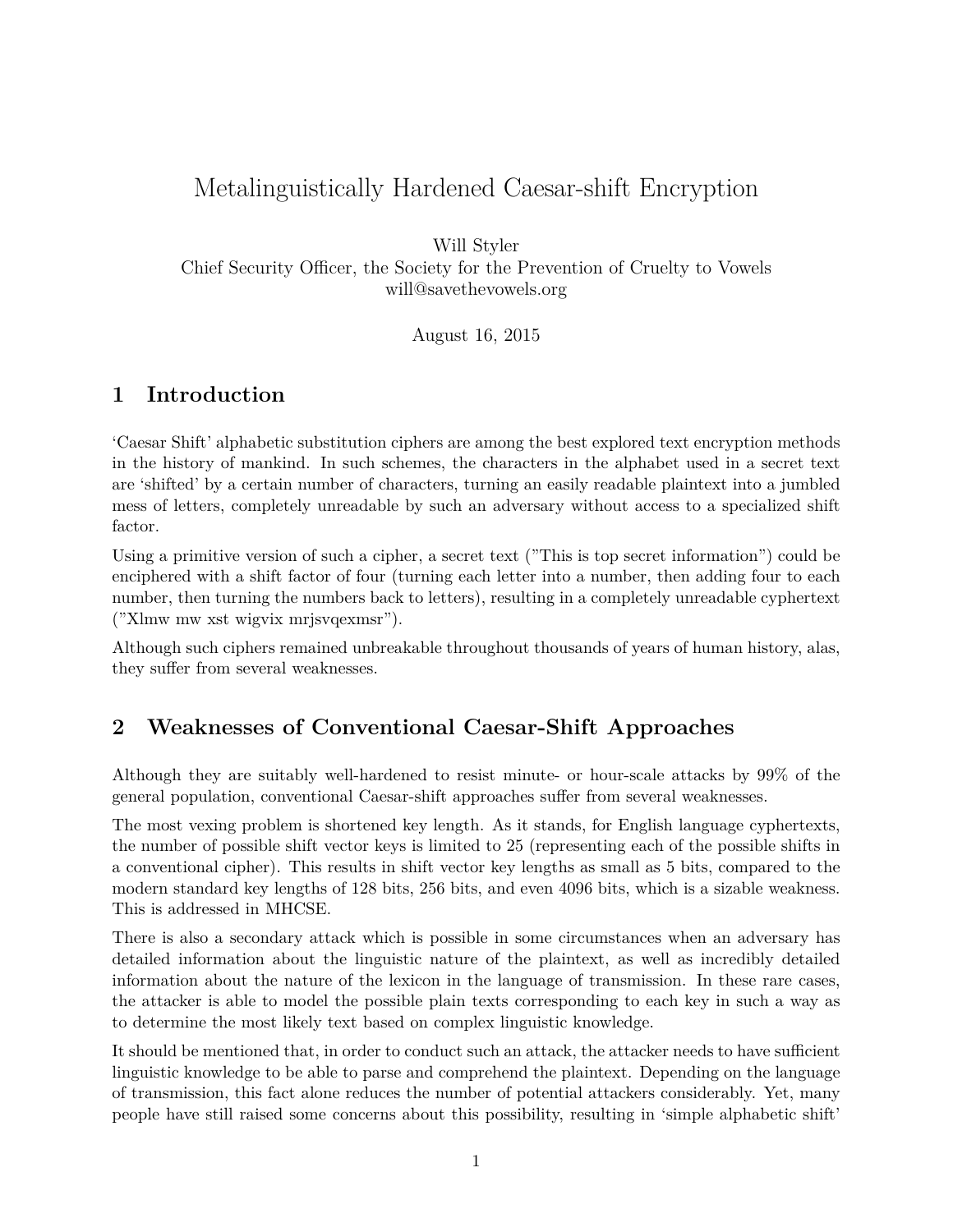narrowly losing its bid to become the AES ("Advanced Encryption Standard") in 2001 (although the NSA was heavily involved in the decision to choose Rijndael over simple alphabetic shift. Infer from that what you will).

The addressing of these issues via a novel key use algorithm and, more importantly, metalinguistic hardening, results in a clearly superior algorithm, here called "Metalinguistically Hardened Caesarshift Encryption" (MHCSE), which you should probably pay the author considerable money to implement.

# **3 MHCSE: An overview**

Here, we will discuss Metalinguistically Hardened Caesar-shift Encryption here in a schematic and manual way. Implementation will be left to the individual users, as generally, implementation of algorithms introduces no security concerns at all.

### **3.1 Key Selection and Shift Factor Generation**

First, a key must be generated. The key can be any arbitrary number of *n* length, generated by the Cryptographically Secure Psuedo-Random Number Generator (CSPRNG) of your choice, or by asking your friend in the next cubicle to call out numbers. We advocate using keys as large as possible, as the below shift factor generation procedure finally removes the onerous requirement that keys be shorter than or equal to the texts they encode.

We should also note here that although no key distribution mechanism is specified, the average carrier pigeon is capable of carrying digitized keys up to 1024000000000 bits, and unless your attacker is skilled with a shotgun, key interception risk is minimal, and such action generally alerts all parties involved, particularly the pigeon, that the key has been compromised.

But regardless, if we were to use the below 1024-bit key:

```
16152174667064029642647365822885998430666314431815268152405470907824573
65903662972483772980826569393306732864932303362619914669385966910731129
68626710792148904239628873374506302653492009810626437582587089465395941
37549600473991849827667633423824146549803003658606392990236819200423317
2032080188726965600617167
```
We can calculate [that large number] mod 25 to obtain the shift factor (here, 8). Note the use of modular arithmetic, a core component of many of the most secure algorithms available in the cryptographic world today, and its inclusion here clearly means that the author's hefty consulting fee is, in fact, a bargain.

## **3.2 Metalinguistic Hardening**

For this example, we'll use the below top secret text:

*We will meet behind the library at 2pm, where you will bring the secret documents and use the phrase "Winter is cold in Stockholm" to identify yourself as an agent.*

As discussed previously, if we were to simply apply the shift factor to the plaintext at this point, we would suffer from the same woes as a conventional Caesar shift cipher: That is, that the message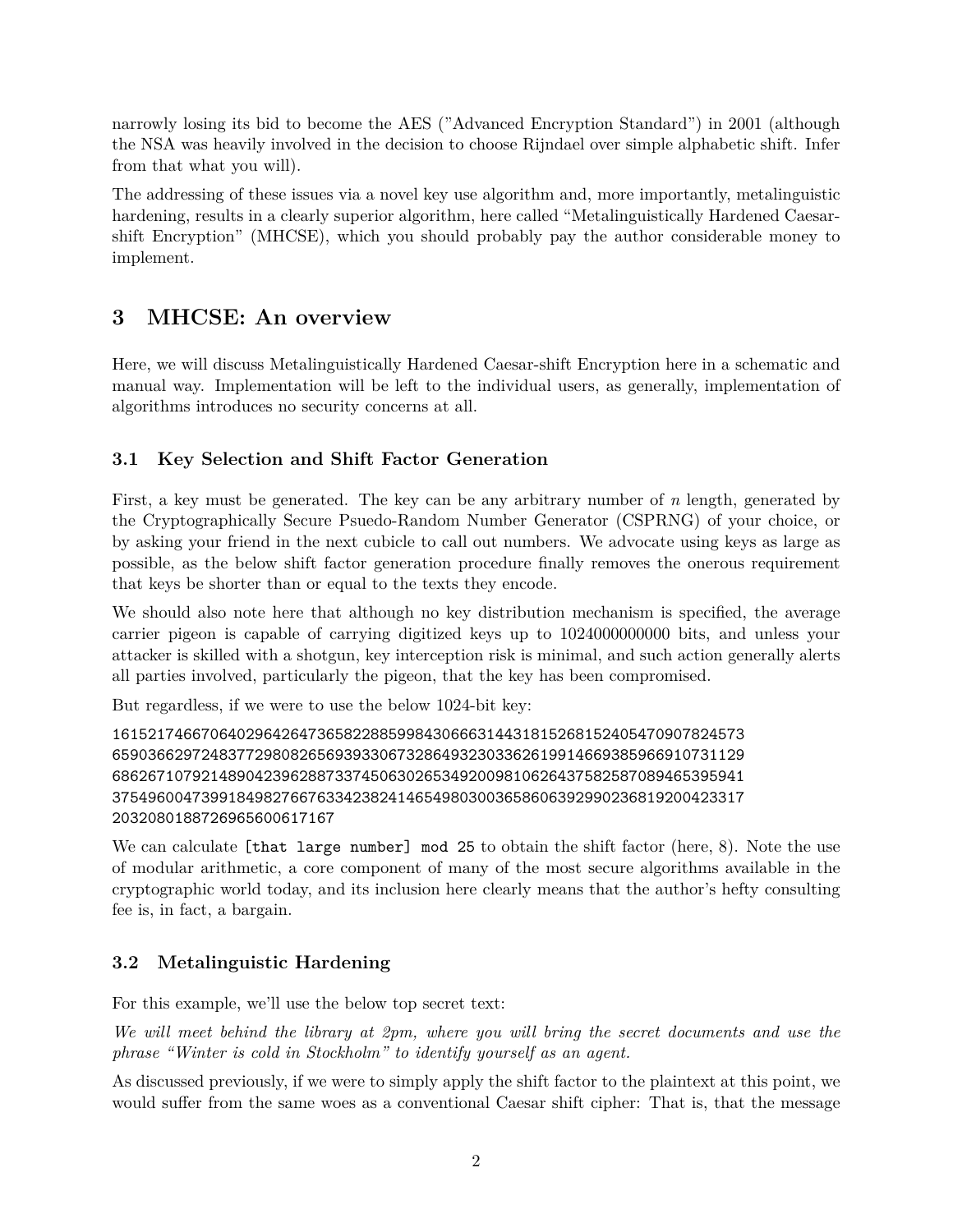can be modeled and retrieved using the assumption that the text is written in English. This is where metalinguistic hardening comes into play.

Rather than encrypting the message as it is, in a form subject to frequency and brute force attacks based on the known languge, we will transform the message into a metalanguage, which captures the essential meaning of the language, while removing the characteristics which allow analysis as an English plaintext.

To do this, we will rely on the below proprietary API call, which should not be reverse engineered, investigated, tested, and in fact, probably shouldn't be read at all lest you violate the terms of service implicitly agreed to in having read this paper. One needs simply to acquire a Google API key (for proprietary reasons) run the below:

#### https://www.googleapis.com/language/translate/v2?key=INSERT-YOUR-API-KEY &q=[message to be encrypted]&source=en&target=es

This secret process, which again, should not be thought too much about, will generate a metalinguistic representation of the message based in a modern reimplementation of the Latin language used by the Caesars, for whom Caesar Shift ciphers were originally named. This representation will look like the below:

*Nos encontraremos detrás de la biblioteca a las 14:00 , donde se traen los documentos secretos y utilizar la frase "El invierno es frío en Estocolmo" para identificarse como un agente*

This representation resists attacks based on English frequency and language modeling, and will cause a brute force attack which attempts to find comprehensible English sentences to fail. As no humans are involved in the generation of the metalanguage, the process is also resistant to social engineering and other human vulnerabilities.

This already-incomprehensible metalinguistic representation is then alphabetically shifted according to the shift factor generated above, resulting in a completely impenetrable text:

Uvz lujvuayhyltvz klayáz kl sh ipispvaljh h shz 14:00 , kvukl zl ayhlu svz kvjbtluavz zljylavz f bapspghy sh myhzl ``Ls pucplyuv lz myív lu Lzavjvstv'' whyh pkluapmpjhyzl jvtv bu hnlual.

This message can then be sent as plaintext without fear of interception, decoding, or attack.

### **3.3 Decrypting MHCSE**

At this point, the recipient must again derive the shift factor from the key (see 3.1), and reverse the shift process. This will yield the metalinguistic representation derived earlier.

This representation can then be transformed back towards the original text using a second proprietary API call (which again, for optimal security, should not be investigated, parsed, or read by human programmers):

#### https://www.googleapis.com/language/translate/v2?key=INSERT-YOUR-API-KEY &q=[metalinguistic representation]&source=es&target=en

This results in a new version of the original text:

*We will meet behind the library at 14:00, where the secret documents are brought and used the phrase "winter is cold in Stockholm" to identify as an agent*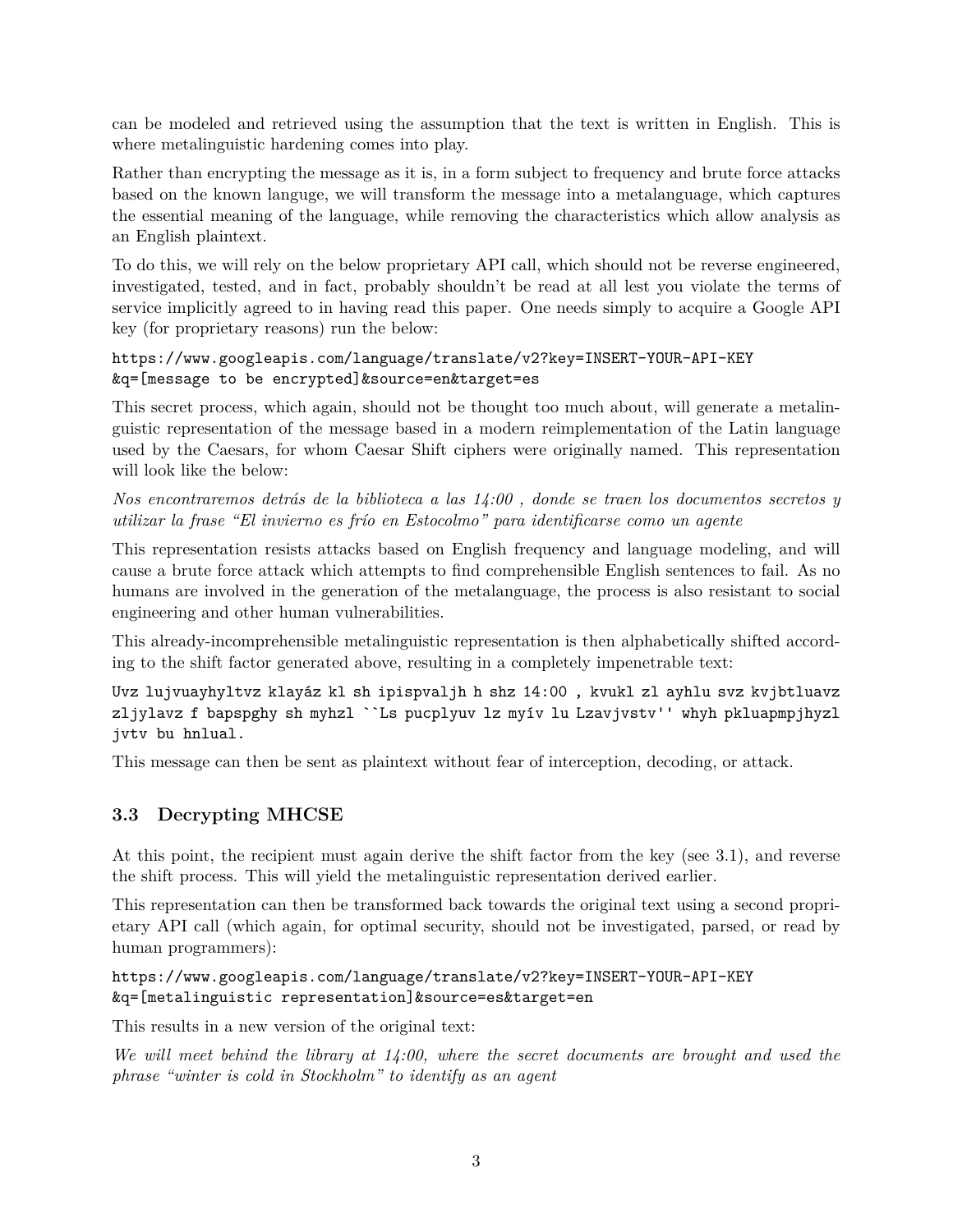

Figure 1: Schematic View of the MHCSE

Note that although the rough meaning is similar, this text differs slightly from the original plaintext. This is an important feature of the metalinguistic representation algorithm, referred to as *Perfect Backward Secrecy*. With PBS, even if an attacker is somehow able to intercept both the message and secret key, due to the intricacies of the metalinguistic representation algorithm, it cannot be proved that the message decoded is the same as that which was originally sent, and indeed, all prior messages are cast into doubt as well.

This provides a degree of plausible deniability for all parties, as these small variations allow you to answer truthfully that the decoded message is not the one which was sent, even when faced with a polygraph, legal challenge, or \$5 wrench. Although the uncrackable nature of the cipher should leave this precaution unnecessary, it represents yet another advantage of this algorithm over conventional algorithms where the key and encoded message are deterministically related to the plaintext.

Thus, we see that with MHCSE, any text can be transmitted to the second party who is in possession of the proper key, securely and without the vulnerabilities associated with the traditional Caesar shift approach.

### **3.4 'Weaknesses' of MHCSE**

While the author can assure you that there are no meaningful weaknesses with the algorithm itself, in order to make the other entrants in this contest feel better, we will highlight several features which, to the untrained eye, might appear to be faults.

First, for intensely proprietary reasons, all numbers requiring encryption must be entered as text ('four hundred fifty five' instead of '455'). This is a feature, as this increased effort would never be expected by an adversary, thus serving to make your plaintext less predictable, and thus, more difficult to discover. In addition, it is well-known fact that long-form numbers are more secure, hence their inclusion on checks.

For this reason, binary data (represented as "zero one zero zero one one zero...") is somewhat